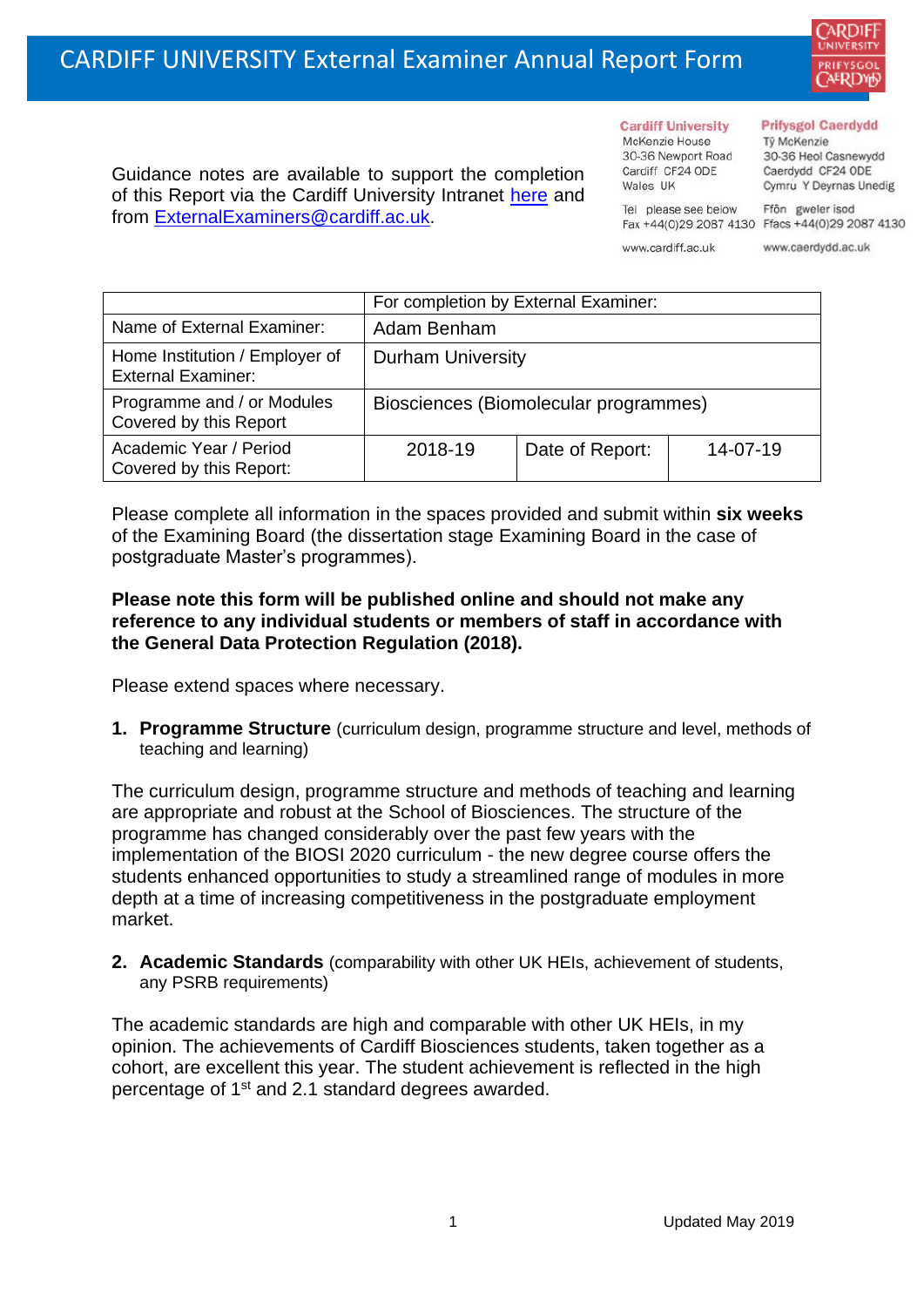**3. The Assessment Process** (enabling achievement of aims and learning outcomes; stretch of assessment; comparability of standards between modules of the same level)

The assessment process is reliable and is based around written examinations (both seen and unseen) and a variety of summative assessed coursework, including written assignments, practical studies, oral presentations and posters. The range of assessment types tests the breadth of students' skills. I had the opportunity to review final year exam papers on "Genes to Genomes" (a large module), "Advanced Cell Biology" (a smaller module) and the "Omics" module (a module with a new open book exam format). In general, marking is fair, there is comparability of standards between modules at the same level, and there is no evidence to suggest that a student would be favoured or disfavoured by taking different combinations of modules. For new modules, sample papers were provided to the students prior to examinations. The supporting coursework (for example, materials available on the Cardiff Learning Central portal) are impressive and help to facilitate the stated learning outcomes. Panopto voice recordings, summary sheets and appropriate background information from the scientific literature supplement traditional lectures.

4. **Examination of Master's Dissertations (if applicable)** (sample of dissertations received, appropriateness of marking schemes, standard of internal marking, classification of awards)

I did not review a postgraduate Masters programme, but I did have the opportunity to sample dissertations from the  $4<sup>th</sup>$  year of the integrated undergraduate "M" courses. The standard of internal marking is high and consistent with the marking criteria. The mid-course progress evaluation is a good idea. The classification of awards is appropriate. Some of the dissertations at the top end were outstanding - students graduating with an integrated Masters in Biosciences from Cardiff are competitive for research PhD positions at other Russell group Universities.

## **5. Year-on-Year Comments**

[Previous External Examiner Reports are available from the Cardiff University Website [here.](https://www.cardiff.ac.uk/public-information/quality-and-standards/external-examiner-reports)]

This year was my fourth and final year as external examiner. In previous years, the Registry have noted my comments and responded appropriately in writing. This year, however, I did not receive a written response to my report until June 2019, which was disappointing.The Biosciences staff continues to be dedicated and diligent, and have worked hard through a period of change to produce a challenging degree programme to meet the needs of modern bioscientists. Evidence from the first cohorts on the new degree programmes suggest that the programme changes are producing graduates with excellent degree outcomes.

An ongoing issue that was not resolved this year is the advance provision of exam scripts, which was piecemeal and has been at short notice for the past couple of years – the School could do more to engage the external examiners in the examination process. Another issue that I raised last year that was not resolved was the opportunity for externals to meet students, particularly  $3<sup>rd</sup>$  and  $4<sup>th</sup>$  year students on the Masters courses. This would reassure the external examiners that the new degree routes are meeting student expectations. I urge the School to give the externals the opportunity to meet with students next year. At my home institution, we have a "celebration of science" event at which selected students give talks about their research projects, placements, etc. A similar event could be considered by the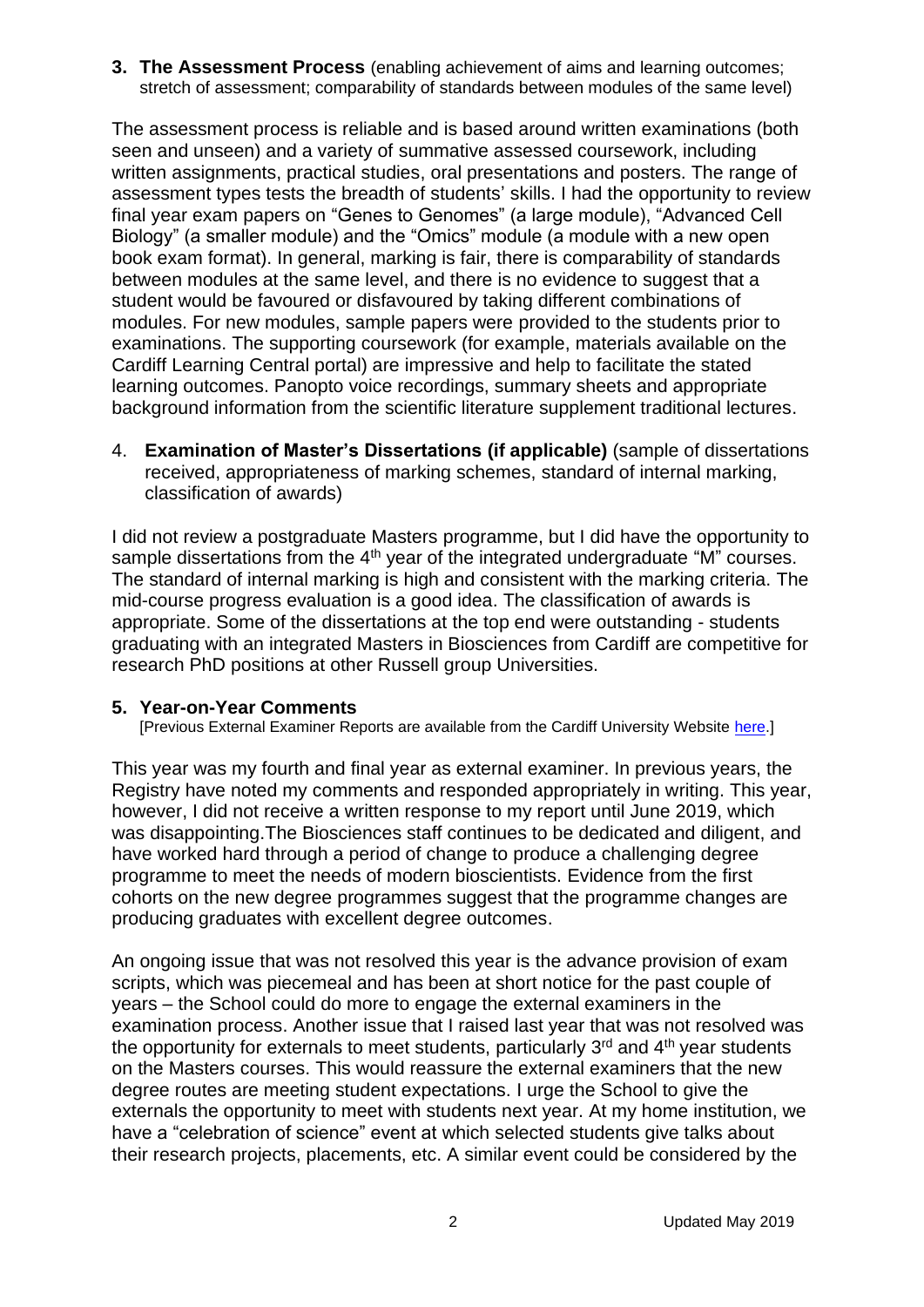School to showcase the achievements of their undergraduates- this need not take up too much staff/examiner time if organised efficiently.

**6. Preparation for the role of External Examiner (for new External Examiners only)** (appropriateness of briefing provided by the programme team and supporting information, visits to School, ability to meet with students, arrangements for accessing work to review)

N/A

**7. Noteworthy Practice and Enhancement** (good and innovative practice in learning, teaching and assessment; opportunities for enhancement of learning opportunities)

The consistency of marking, annotation, scrutineering and feedback on exam scripts is excellent. The School should be commended for maintaining these high standards over the period that I have been external examiner. There are excellent opportunities for enhancement of learning opportunities at Cardiff for Bioscience undergraduates, including extended laboratory projects and placements. Some of the assessments on the new modules are inventive – I particularly liked the opportunity to "adopt a gene" on the Genes to Genomes module and to use the adopted gene to understand its various molecular properties as the module progressed.

**8. Appointment Overview (for retiring External Examiners only)** (significant changes in standards, programme/discipline developments, implementation of recommendations, further areas of work)

In my external examiner period, the School has implemented a new Masters undergraduate degree programme across four subject areas (MBiol, MBiochem, MBiomed and MNeuro). The School has also introduced a new streamlined BIOSI 2020 curriculum. The evidence so far is that these changes have been a success and are beneficial both to student learning opportunities and to degree outcomes. The support and teaching staff has clearly worked hard to bring about these changes (last year against the backdrop of industrial action in the sector) and should be congratulated on their achievements.

Cardiff Biosciences students are deservedly achieving a high proportion of first and upper second class degrees – however going forward, care is required to ensure that degree outcomes have now stabilised, especially as the marking split between coursework and exams is now 40%:60% at Level 3; and for the Masters students there is a 20:30:50% split across years 2, 3 and 4, placing a strong emphasis on coursework in year 4. Following the changes to the degree programmes, I expect that the School will allow these changes to bed in and that the next few years will see a period of stability and minor readjustments to the degree course structure. Areas of work still required include the ongoing lack of flexibility of the University database system to provide some of the key performance measures to external examiners; and the lack of opportunity to fully overview second year work.

Overall, I have enjoyed my time as external examiner. I thank the academic and support staff for their efforts in assisting the external examiners and wish the School and its students all the best for the future.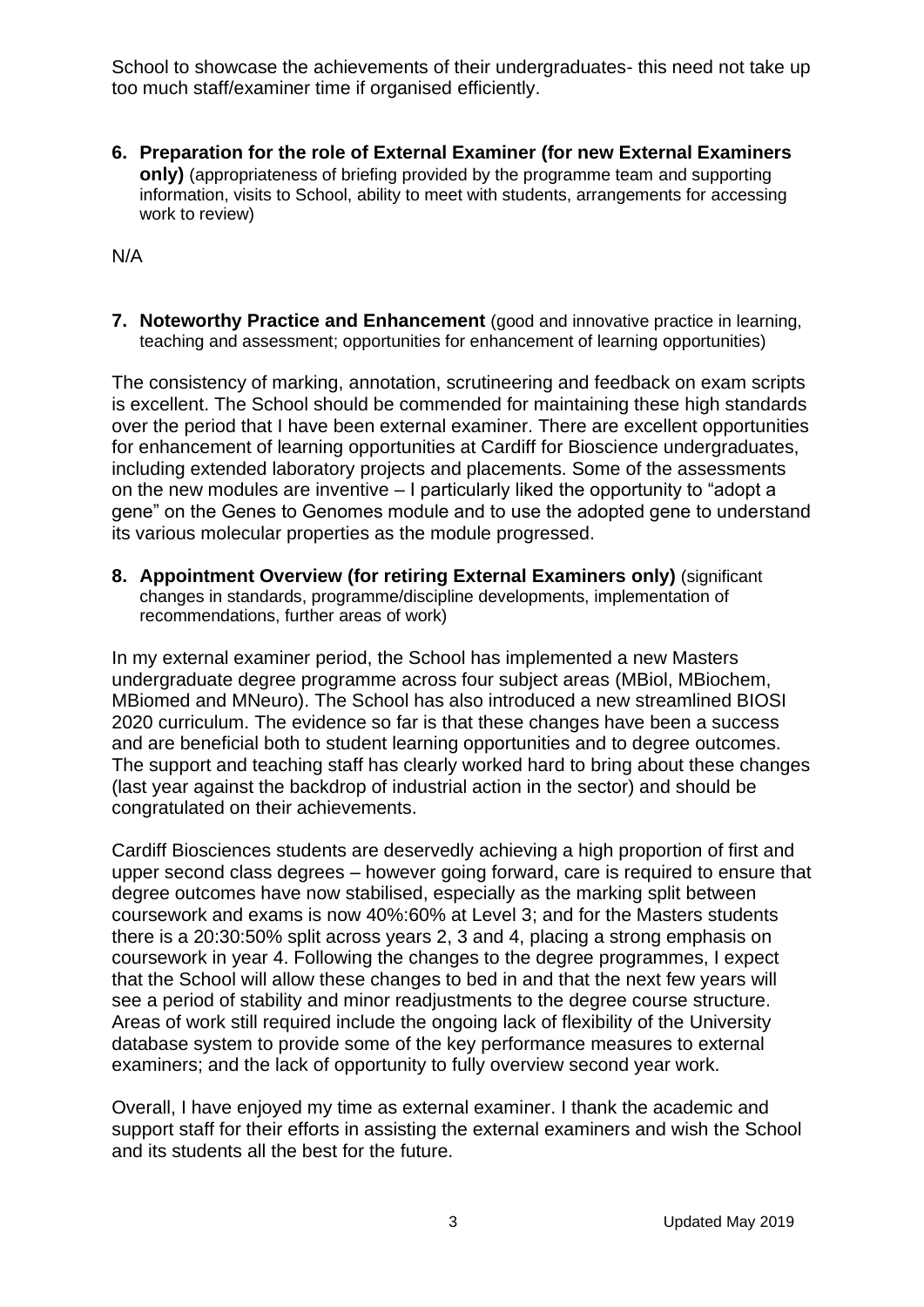# **9. Annual Report Checklist**

Please include appropriate comments within Sections 1-7 above for any answer of 'No'.

|                                                        |                                                                                                                                                             | <b>Yes</b><br>(Y) | <b>No</b><br>(N) | N/A<br>(N/A) |
|--------------------------------------------------------|-------------------------------------------------------------------------------------------------------------------------------------------------------------|-------------------|------------------|--------------|
| <b>Programme/Course information</b>                    |                                                                                                                                                             |                   |                  |              |
| 9.1                                                    | Did you receive sufficient information about the Programme and<br>its contents, learning outcomes and assessments?                                          | Y                 |                  |              |
| 9.2                                                    | Were you asked to comment on any changes to the assessment<br>of the Programme?                                                                             |                   | N                |              |
| <b>Commenting on draft examination question papers</b> |                                                                                                                                                             |                   |                  |              |
| 9.3                                                    | Were you asked to approve all examination papers contributing<br>to the final award?                                                                        | Y                 |                  |              |
| 9.4                                                    | Were the nature, spread and level of the questions appropriate?                                                                                             | Y                 |                  |              |
| 9.5                                                    | Were suitable arrangements made to consider your comments?                                                                                                  | Y                 |                  |              |
| <b>Examination scripts</b>                             |                                                                                                                                                             |                   |                  |              |
| 9.6                                                    | Did you receive a sufficient number of scripts to be able to assess<br>whether the internal marking and classifications were appropriate<br>and consistent? | Y                 |                  |              |
| 9.7                                                    | Was the general standard and consistency of marking<br>appropriate?                                                                                         | Y                 |                  |              |
| 9.8                                                    | Were the scripts marked in such a way as to enable you to see<br>the reasons for the award of given marks?                                                  | Y                 |                  |              |
| 9.9                                                    | Were you satisfied with the standard and consistency of marking<br>applied by the internal examiners?                                                       | Y                 |                  |              |
| 9.10                                                   | In your judgement, did you have the opportunity to examine a<br>sufficient cross-section of candidates' work contributing to the<br>final assessment?       | Y                 |                  |              |
| <b>Coursework and practical assessments</b>            |                                                                                                                                                             |                   |                  |              |
| 9.11                                                   | Was the choice of subjects for coursework and / or practical<br>assessments appropriate?                                                                    | Y                 |                  |              |
| 9.12                                                   | Were you afforded access to an appropriate sample of<br>coursework and / or practical assessments?                                                          | Y                 |                  |              |
| 9.13                                                   | Was the method and general standard of assessment<br>appropriate?                                                                                           | Y                 |                  |              |
| 9.14                                                   | Is sufficient feedback provided to students on their assessed<br>work?                                                                                      | Y                 |                  |              |
|                                                        | <b>Clinical examinations (if applicable)</b>                                                                                                                |                   |                  |              |
| 9.15                                                   | Were satisfactory arrangements made for the conduct of clinical<br>assessments?                                                                             |                   |                  | N/A          |
|                                                        | <b>Sampling of work</b>                                                                                                                                     |                   |                  |              |
| 9.16                                                   | Were you afforded sufficient time to consider samples of<br>assessed work?                                                                                  | Y                 |                  |              |
|                                                        | <b>Examining board meeting</b>                                                                                                                              |                   |                  |              |
| 9.17                                                   | Were you able to attend the Examining Board meeting?                                                                                                        | Y                 |                  |              |
| 9.18                                                   | Was the Examining Board conducted properly, in accordance with                                                                                              | Y                 |                  |              |